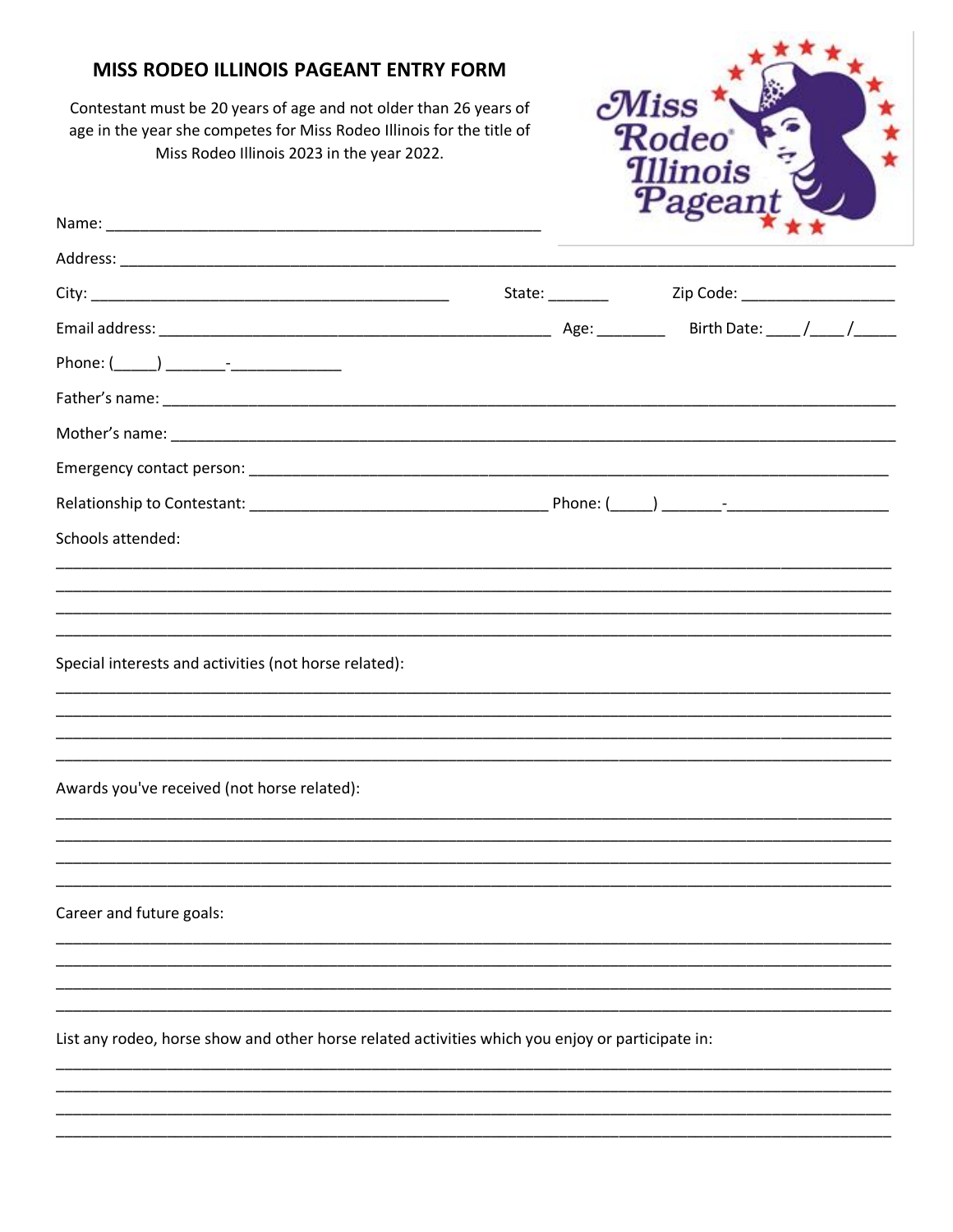| Name: |  |
|-------|--|
|       |  |
|       |  |

List any awards you've received related to rodeo, horse shows and other horse related activities:

List any rodeo, horse show or horse related queen titles you have held and the year (include runner-up):

In fifty (50) words or less, explain why you would like to be Miss Rodeo Illinois:

Anything else you would like to share about yourself: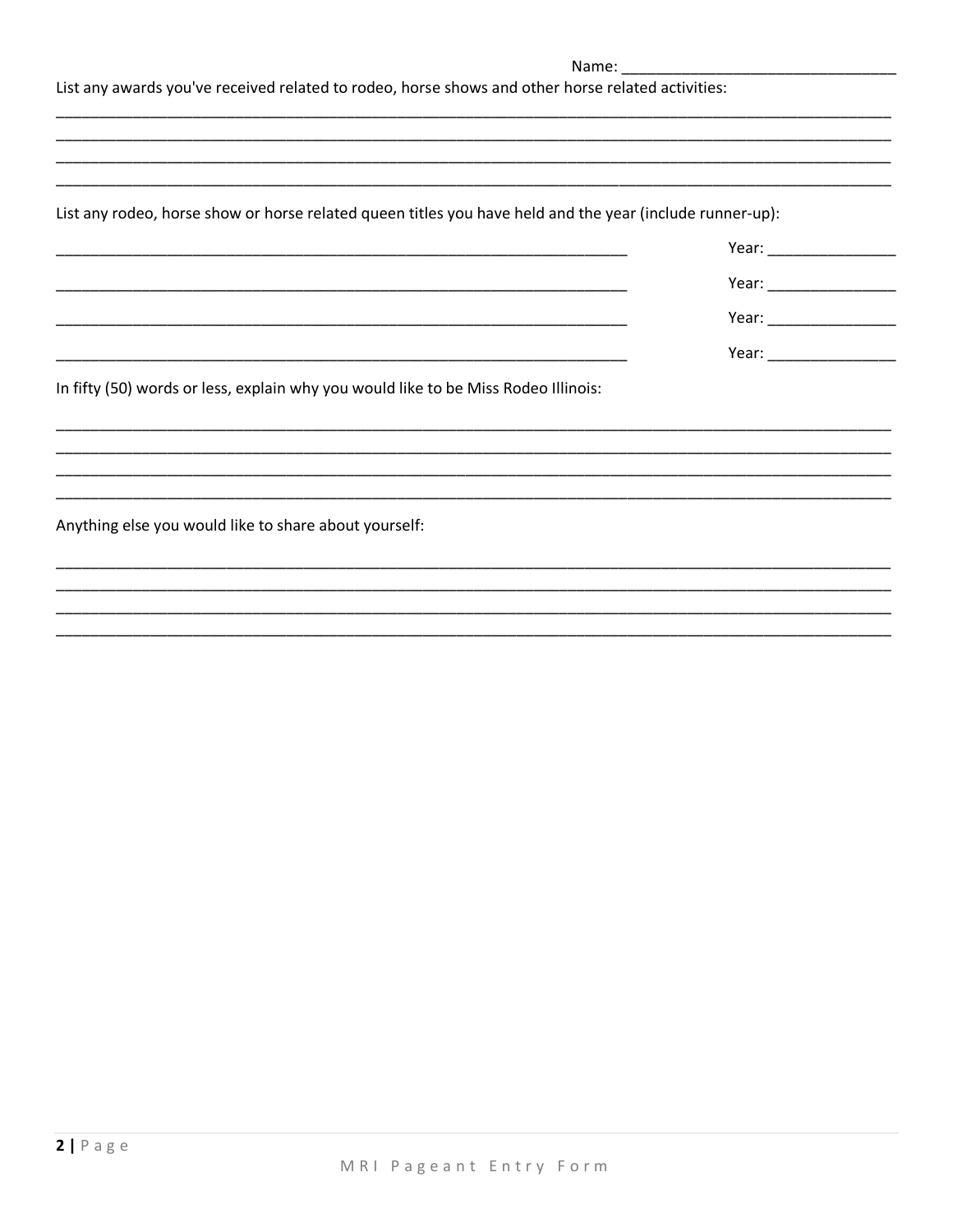Mail all entry forms to:

Name: \_\_\_\_\_\_\_\_\_\_\_\_\_\_\_\_\_\_\_\_\_\_\_\_\_\_\_\_\_\_\_\_

Rosemary Cooper, President MRIA

18000 W State Route 90

Princeville, IL 61559

Postmarked by **July 15, 2022** and accompanied by:

- \$200 Entry Fee (**checks payable to Miss Rodeo Illinois Association**)
- Copy of birth certificate or registration of birth
- Copy of health and/or medical insurance
- Proof of residency
- One (1) 8 x 10 vertical color head-and-shoulders photograph (if currently holding a title, please omit queen attire)
- Entry form including
	- 1. Photograph Copyright Release
	- 2. Equine Activity Waiver
	- 3. Release of Liability
	- 4. Contestant Eligibility

It is suggested to send your entry with a tracking option.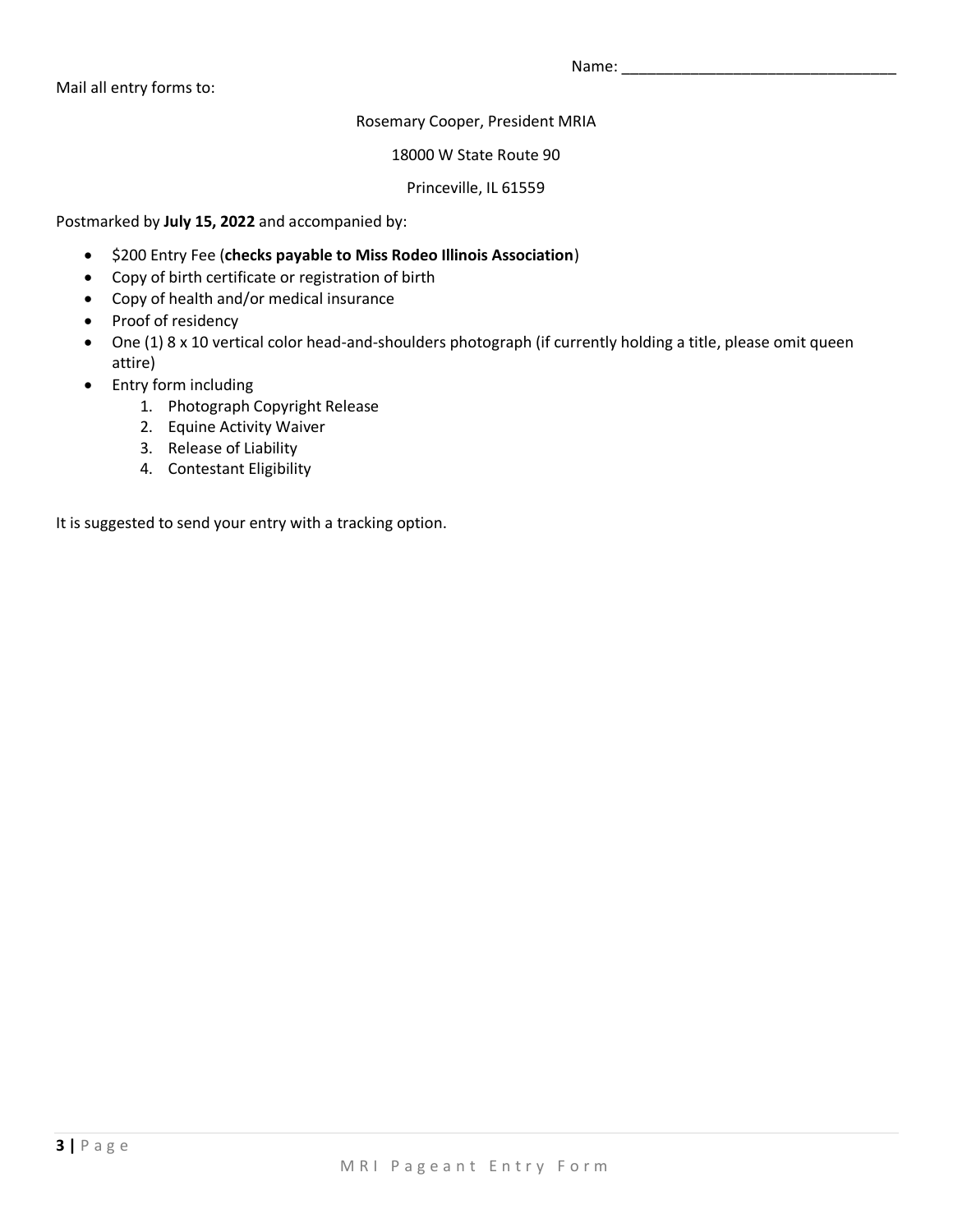Name: \_\_\_\_\_\_\_\_\_\_\_\_\_\_\_\_\_\_\_\_\_\_\_\_\_\_\_\_\_\_\_\_

### **PHOTOGRAPH COPYRIGHT RELEASE**

I certify that I am the legal copyright author for the photo(s) described herein. I authorize the Miss Rodeo Illinois Association to make copies of the photo(s) described above for use in promotional tools as well as the Miss Rodeo Illinois website as set forth in the following:

| Date permission expires: $\frac{1}{\sqrt{1-\frac{1}{2}}}$ |            |
|-----------------------------------------------------------|------------|
|                                                           |            |
|                                                           |            |
|                                                           |            |
|                                                           | Date $/$ / |

\* As a Contestant you are responsible for getting the appropriate release from any professional photographer for the photos you are submitting with your entry. Your picture(s) will not be used online or in promotional pamphlets without the photographer's written permission. The Miss Rodeo Illinois Association is not liable if such photographs are obtained illegally from our website and reproduced in any way or manner.

# **EQUINE ACTIVITY WAIVER**

Under the equine activity liability act, each participant who engages in an equine activity expressly assumes the risks of engaging in and legal responsibility for injury, loss, or damage to person or property resulting from the risk of equine activities.745 I.L.C.S. 47

I certify that I am fully aware of the Equine Activity Law for the State of Illinois and place no liability on the Miss Rodeo Illinois Association or its Pageant should I or my horse be injured, or should there be damage sustained to myself, my equipment or my horse.

Miss Rodeo Illinois Association is not responsible or liable if any injury is sustained by horse or participant in route to or from any activity set forth by the Miss Rodeo Illinois Pageant.

# **RELEASE OF LIABILITY**

- 1. Contestant hereby enters the Miss Rodeo Illinois Pageant to be held in Palestine, Illinois, and hereby submits the entry fee of \$200 and hereby agrees to abide by all rules and regulations pertaining to the Miss Rodeo Illinois Pageant.
- 2. Contestant understands there are certain risks involved in competing in the Miss Rodeo Illinois Pageant and in participating in the Pageant events at the Pioneer City Rodeo and hereby assumes all risk of injury to herself and/or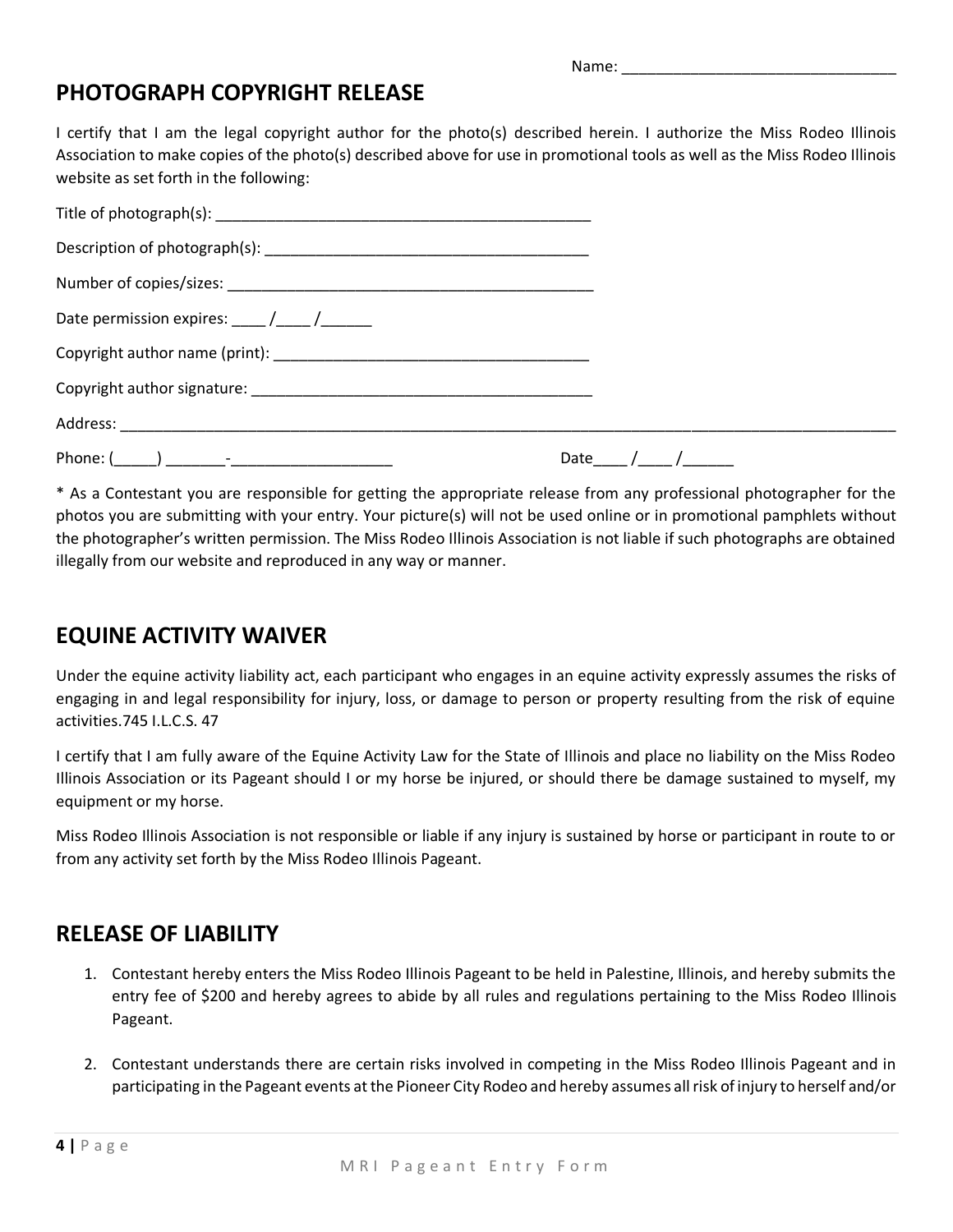#### Name:

damage or loss to her property resulting from her participation in the Miss Rodeo Illinois Pageant to be held in Palestine, Illinois

- 3. In consideration of acceptance of Contestant's application to compete in the Miss Rodeo Illinois Pageant, Contestant and her heirs, legatees, personal representatives and assigns, hereby release the Miss Rodeo Illinois Pageant, the Miss Rodeo Illinois Association and their respective officers, directors and members of from all claims, demands, actions and causes of action of any sort for injury sustained to her person and/or damage or loss to her property resulting from participation in any part of the Miss Rodeo Illinois Pageant or Pageant events at the Pioneer City Rodeo.
- 4. Contestant certifies that her attendance and participation in the stated activities is voluntary.

# **CONTESTANT ELIGIBILTY**

Under the direction of the Miss Rodeo Illinois Association

- 1. I am over 20 years of age. I am not 26 years of age or older and will not have attained age 26 as of December 31 of the year 2022. I will provide a copy of a government issued identification (such as a birth certificate, driver's license, passport, etc.) verifying my age.
- 2. I will furnish a copy of my Certificate of Birth and shall be a legal resident of the State of Illinois as evidenced by a valid driver's license and/or voter's registration card issued by the State or residing in Illinois and attending school, as evidenced by a validly issued school ID.
- 3. I have not been a Contestant in any prior Miss Rodeo America Pageant.
- 4. I agree to a social media search. I consent to a background check, if deemed necessary.
- 5. I am a graduate of high school or the equivalent and will produce proof upon request.
- 6. I am a female and have always been a female.
- 7. I am in good health and do not have any health concerns which would prevent full participation in this contest or from serving as Miss Rodeo Illinois, if selected.
- 8. I am not currently married and have never been married.
- 9. I am not a parent of any child and that I am not now and never have been pregnant nor terminated a pregnancy.
- 10. I have never been charged and/or determined to have committed any crime of moral turpitude, nor have I had a title removed for any reason.
- 11. I do not use any illegal or controlled substances (other than prescription medication and then only in the manner prescribed). I do not abuse alcohol or other dangerous substances.
- 12. I will have executed all required consents and/or waivers of liability prior to the competition.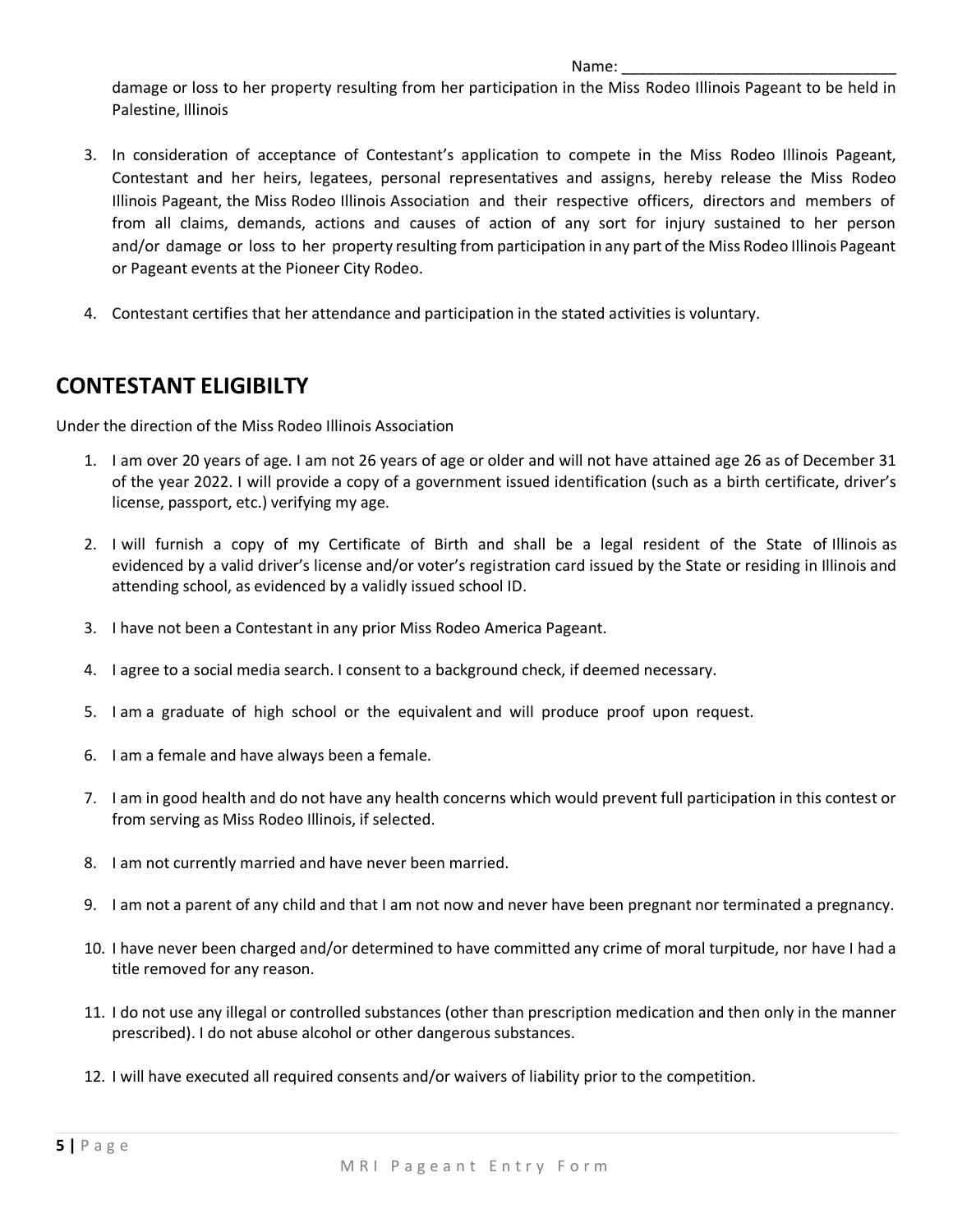### Name:

- 13. I am not under any contractual obligation which would interfere with my ability to participate in the competition or interfere with my ability to perform as Miss Rodeo Illinois, if selected.
- 14. I agree to abide by Pageant Rules and Regulations with the possibility of disqualification for infractions.
- 15. I agree that if selected, unless serious illness or death should occur in my immediate family, I will attend all functions of the Pageant to select my successor.
- 16. It is the duty and obligation of anyone in a competition of this status to portray the highest of moral and ethical standards, show the true ideals of young womanhood and set an example above reproach.
- 17. Should circumstances ever occur that a Contestant is conducting herself in an improper manner and/or way of life, she will be disqualified from competition, or her title taken away, whichever the case may be, and she will not be allowed to enter a Miss Rodeo Illinois or Miss Rodeo America Pageant in the future.
- 18. I have not engaged in any act, which if made public, would be reasonably likely to cause harm or damage to my reputation or to the goodwill and reputation of the Miss Rodeo Illinois Association. (If I have any concerns about the applicability of this provision, and I acknowledged I have been advised to discuss with a representative of the Miss Rodeo Illinois Association prior to signing this form.)
- 19. To the best of my knowledge, there is nothing that will interfere with my ability to compete in this competition or to perform the obligations of Miss Rodeo Illinois, if selected.
- 20. Any decision by the Miss Rodeo Illinois Association Board to prohibit an applicant from participating in the Miss Rodeo Illinois Pageant is final and at the Board's complete discretion.
- 21. I hereby grant permission to the Miss Rodeo Illinois Association to verify any and all information contained on my application and attest that the information I have provided is true.